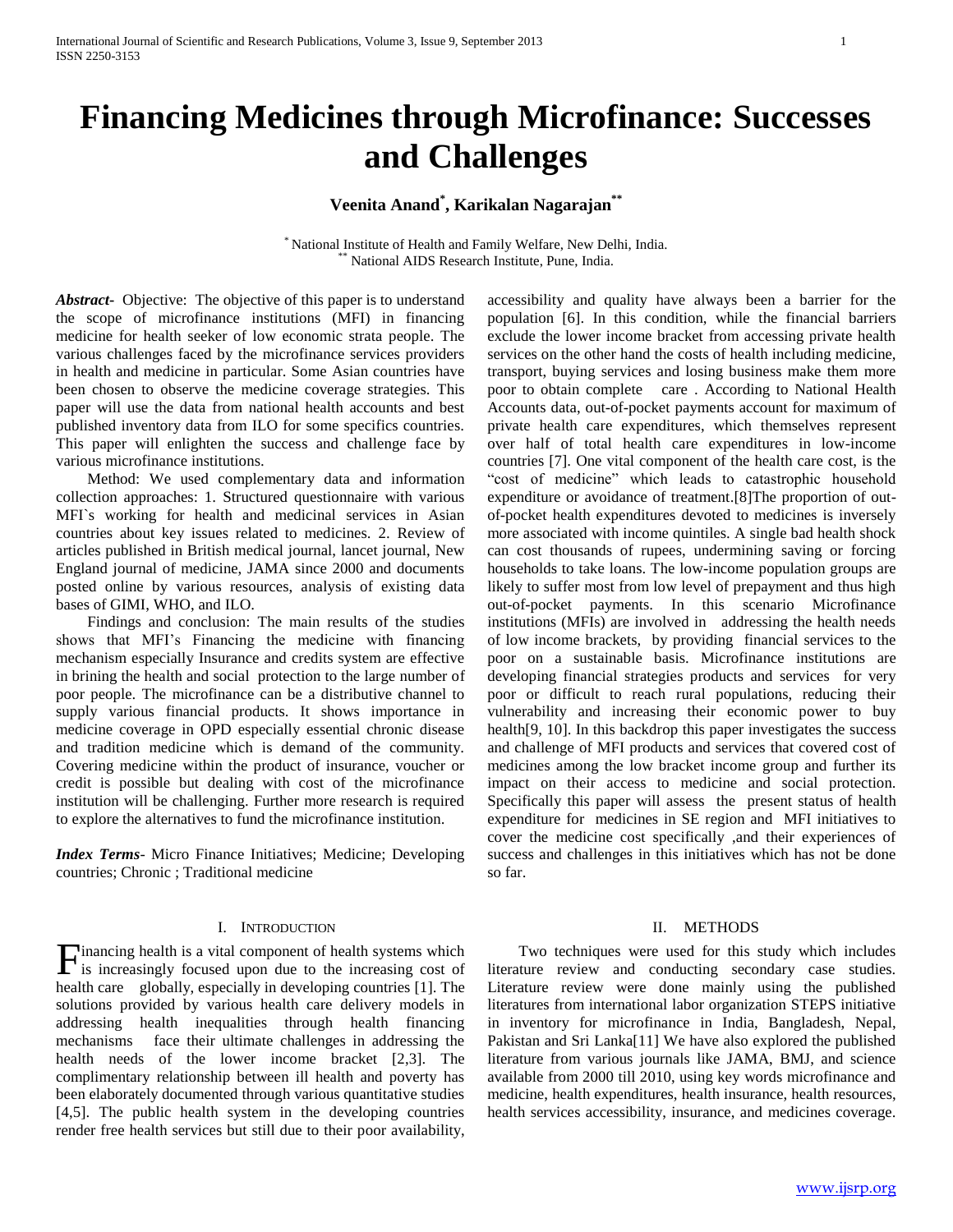In addition we have also searched literature through the internet google search engines and other sources at Library of WHO [12] **Case study** of MFI`s working for health and medical services was conducted using a standard methodology for four countries of Bangladesh, India, Pakistan and Sri Lanka, which all fall in the WHO South East Asia region. To have effective results within a time limit and control for the range of microfinance institution, we have targeted these countries which have the high share of disease burden and a huge population which fall under the low income bracket. These microfinance institutions working for health care services were examined to understand the business dynamics, i.e. the services available for health, mode of delivery mechanism, coverage of services among various areas. Four MFI's selected for case studies were SEWA-India, YASURI-Sri Lanka, BRAC-Bangladesh, and AGAKHAN – Pakistan. For each low-income country selected, we extracted information and data on the basis of questionnaire which had three sections.Section-I : Details of the organization, mechanisms of operation, Population coverage, Second- II Details of Budget and expenditure for health care program includes Member contributions, Expenditure on health care functions, Section- III. Details about the spending on medicines, Medicine financing and other opinion oriented question on MFI and medicine issues.

## III. RESULT

 Literature review shows that key factors influencing the people's access of medicine are affordability and availability

 *Availability -*WhilePublic facilities are a primary treatment option for the poor, the availability of medicines in public sector was consistently low, which could be due to variations in the products included in national essential medicines lists or poor compliance with their recommendations[13]. Even when medicines are available for free or at low cost, access is limited by low availability. Private sector was consistently higher, in many countries it was also low, and high private sector prices could further hinder access. Generics were more widely available than brands in the private sector in low-income countries and lower-middle income countries, whereas in upper-middle income countries the availability of brands and generics was similar [14].

 *Affordability*- The public system did not make enough money to pay for new drugs and administration. Reason are like huge drops of in use of health care centre, the higher treatment costs of the disease to be treated, the difficulty in monitoring the fee-for-services method and failing national drugs supply. [15]. In Benin, the *Association d'Entraide des Femmes* scheme preferentially contracts with religious health care providers, because these providers receive donations of brand name medicines that patients prefer, and sell them at discounted prices.[16]

## S**cenario of access to essential medicines in South East Asia Region**

 Access of essential medicine by WHO region of south east Asian shows not even a single country out of nine countries that have a high access of medicine which is worser than Africa which shows 3 countries in high access out of 45 countries. While 2 countries in of south east Asian out of 9 countries is having very less access (less than 50%) whereas its 14 for

Africa. The data shows 4 countries in 50 - 80 % and 3 in 81-95 % range in accessibility of medicine in south East Asia region. Population without access of medicine in the SE region is 127 million which contribute to 26% of total. WHO regional population without access to medicines, otherwise 7% of the world population without access to medicine [17,18,19]

#### **Chronic and complementary medicine**

 Chronic disease medicines were unaffordable for large proportions of the population. Increased emphasis should be placed on reducing the cost of these medicines in light of the high burden of non-communicable diseases [20].Private sector patients paid 9—25 times international reference prices for lowest-priced generic products and over 20 times international reference prices for originator products across WHO regions. Treatments for acute and chronic illness were largely unaffordable in many countries. In the private sector, wholesale mark-ups ranged from 2% to 380%, whereas retail mark-ups ranged from 10% to 552%. In countries where value added tax was applied to medicines, the amount charged varied from 4% to 15%.[21].Complementary and alternative medicines (CAM) often play a significant role in meeting individuals' needs for affordable essential medicines. In some Asian and African countries, 80% of the population depend on traditional medicine for primary health care [22]. Household surveys in Ethiopia suggest that expenditures on traditional medicine were 20 percent of total household expenditures on health, compared with 33 percent for private doctors, and 47 percent on "modern" medicines [23].

## **Out of pocket (OOP) expenditures and Health expenditure on medicine**

 National Health Accounts data estimates that out-of-pocket payments account for 88.3% of private health care expenditures for south east Asian countries including pakistan, which themselves represent over half of total health care expenditures in low-income countries [7].

#### **Table 1**

 Table-1 shows, Indian contributes 77.5 percent OOP out of total expenditure on health, furthermore the drugs contribution in OPP is more in Bangladesh and Nepal and around 40 % in Sri Lanka and India. The WHO estimates that every year more than 100 million people are forced into poverty by illness and struggle to pay for health care[24] .Sources used to finance OOP include current income saving reimbursement from an insurance plan the sale of assets, money borrowed, and other. The literature suggests intra-household labor substitution is a commonly employed strategy to cope with both the direct and indirect costs of illness.

## **Exploring the possibility of the medicine being financed by microfinance**:

 MFI can be an effective tool to provide health services. Access to financial services – saving, credit, insurance and payment services which are important for poor people: saving provide a cushion that enables people to cope with unexpected events**.** The spectrum of services of Micro Insurance has constantly expanded, as schemes and terms of providing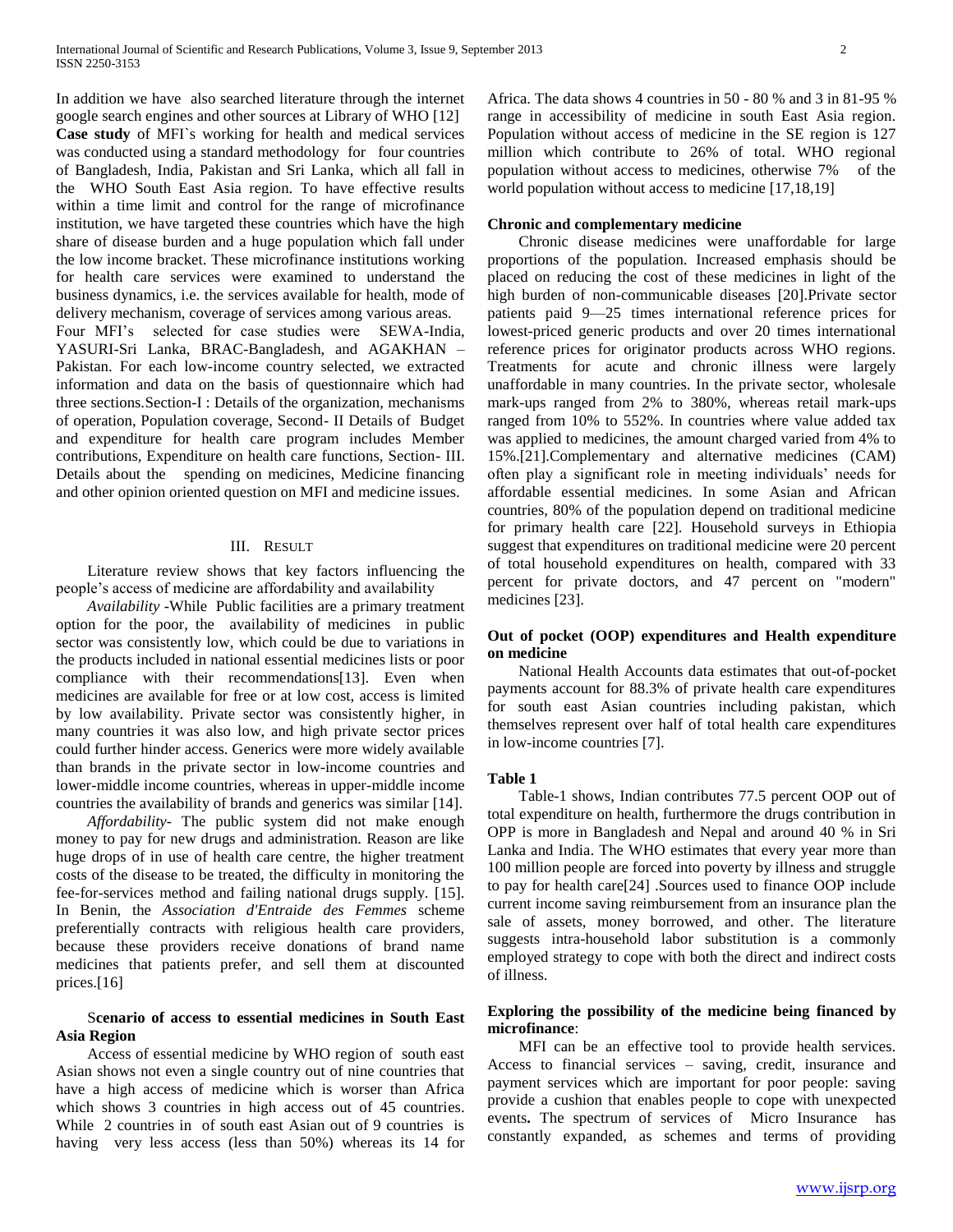insurances services are determined by each company individually. There are many insurance schemes running in developing countries but community health insurance plans in only one-third of low-income countries. Focus on inpatient and outpatient medicines coverage, adjusted to local circumstances, may be one strategy to encourage higher rates of voluntary enrollment in community health insurance by the poor .Medicines coverage policies have an important influencerevenue collection and strategic purchasing. Studies have shown that perceptions about quality of care affect community health insurance membership: coverage for and availability of medicines may be a key determinant of these perceptions. Community health insurance plans can also boost direct revenues by channeling subsidies from public authorities and international donors, which seems to be the case in Rwanda (25). Community health insurance plans can negotiate payments with those who purchase and supply medicines, and they can design incentives to use recommended medicines. Incentives to prescribe and use generics may help to shift market share away from commonly used brand medicines, exert pressure to reduce the prices of these brand products, and increase treatment affordability for both community health insurance plans and patients. In poor communities, Community health insurance provides a critical institutional link between patients, providers, and suppliers of medicines: it can play a key role by negotiating with medicine suppliers, by adjusting medicines coverage to local health care priorities, by disseminating education materials tailored to the community about quality use of medicines, by linking medicines coverage to treatment adherence, and by rewarding providers and community-based workers who follow treatment guidelines. The transition from collecting premium at the factory gets to group policies significantly enhanced the cost-effectiveness of the coverage **(26).**

## **Findings of case studies of selected MFI Case Study I: SEWA-India working in Health**

 Sewa is the oldest microfinance institution in India. Since its inception in 1974, Bank has evolved to a composite financial institution and has added insurance service in partnerships with the government (Ahmadabad Municipal Corporation), private sector and non-governmental organizations. Inspired by close studies of the needs of the clients, today SEWA Bank offers more than 40 differentiated products. SEWA Bank distinguishes three broad types of needs that necessitate different financial strategies: predictable needs, unexpected shocks, and incomegenerating activities. SEWA Bank offers its members the means to come out of the clutches of the moneylender by taking out a low-interest (18%) loan to pay off past debt, and by enabling the woman to create her own assets through savings and insulate her from shocks such as natural disasters and sickness through insurance. There are common life-cycle needs such as pregnancy, education, marriage, old age, and various yearly festivals and ceremonies. Due to their predictable nature, these needs can be addressed with savings and SEWA Bank has designed a variety of specialized recurring deposits to allow women to plan for their future. For unexpected shocks that may throw a family back into the poverty trap or destroy its assets, SEWA Bank provides insurance.

Benefits Contributions (yearly)

Package 1:• Up to Rs. 2000 for Medicaid expenses, Rs. 3.000 for natural death, Rs. 40.000 for accidental death, Rs. 5.000 for assets and Rs. 15.000 on widowhood

 Package 2:• Up to Rs. 5.500 for Medicaid expenses, Rs. 20.000 for natural death, Rs. 65.000 for accidental death, Rs. 10.000 for assets and Rs. 15.000 on widowhood

 Package 3:• Up to Rs. 10.000 for Medicaid expenses, Rs. 20.000 for natural death, Rs. 65.000 for accidental death, Rs. 20.000 for assets and Rs. 15.000 on widowhood.

## **Case Study II: Yasiru –Sri Lanka working in Health**

 Yasiru started in the middle of the 1990s as an in-house insurance service in a federation of NGOs called All Ceylon Community Development Council (ACCDC). Intended target groups/clients are the rural poor without permanent employment. Actual clients are the small scale farmers, estate workers rural people with low income. Yasiru is providing insurance to over 9 000 members through its partners. It has accumulated equity and reserves of almost LKR 5 million (\$50,000). The product covers death, disability and hospitalization and has a typical low-income profile. The monthly premiums vary from LKR 10 to 150 (\$0.1 to \$1.5) and the benefits range from LKR 3000 to 120 000 (\$30 to \$1,200).The NGOs have offices in rural areas and appoint "animators" who carry out the recruitment of clients and sales of policies in the field. Pricing for the insurance products includes with no deductibles or co-payments. Scheme covered Death.

 **Hospitalization of a covered person:** Benefit is awarded once in 12 consecutive months only for one event subject to a maximum delay of 15 days per covered person. Repeat benefit claims for the same illness will be entertained once in two years. Hospitalization claims can be made only after completing 6 months of membership. If hospitalization conditions are not being met, benefit is awarded once in 12 consecutive months only for one event subject to a maximum of 10 days per covered person. Ayurvedic or similar treatment claims can be made only after completing 6 months of membership. "The main strategy for Yasiru is to cooperate with partners and to have insurance agency.. All partners offer microfinance products and are therefore well equipped to extend their services to include micro insurance. The penetration rate of the Yasiru scheme needs to be increased among the 60,000 members of its current partners. This will demand resources for marketing and for further training of staff within the partner organizations. A major challenge for Yasiru in the years to come will be to adapt to a new financial situation with reduced external support.

## **Case Study III: BRAC ((Bangladesh Rural Advancement Committee) working in Health**

 BRAC has grown to become one of the largest NGOs in the world, working in 65,000 villages in all 64 districts of Bangladesh. BRAC's microcredit program follows the Grameen Bank group-borrowing model, delivering services through at network of 1,172 branches and 155,065 Village Organizations (VO) with 5.1 million member ships. BRAC originally introduced a health 'insurance' scheme in the mid 1970s as part of a project in Sulla, in the northeast of Bangladesh. The aim was to provide affordable health care to community members. In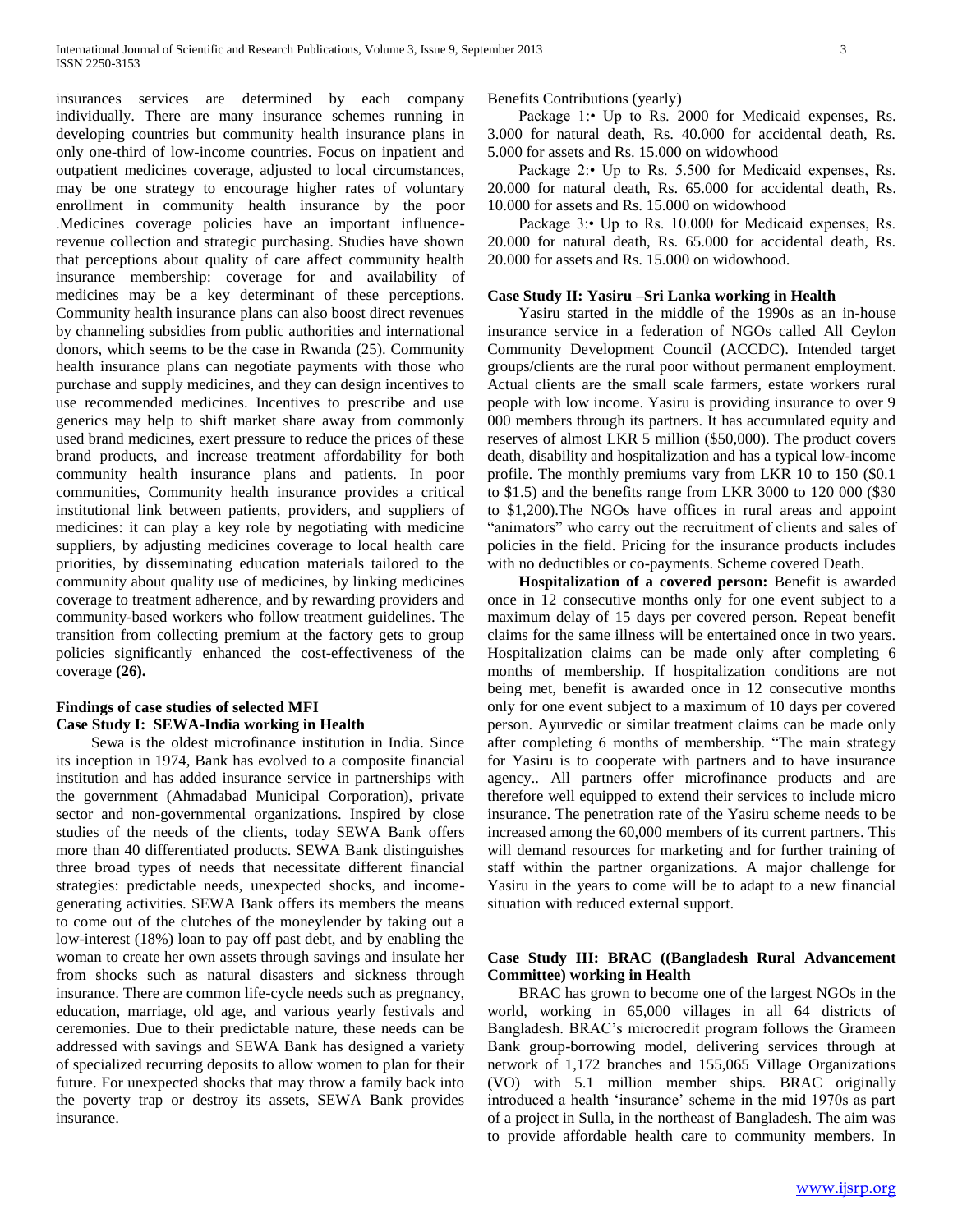exchange for an annual 'premium' of one kilogram of pre-husked rice, households were eligible to receive free primary health care from BRAC paramedics. The scheme was open to all sections of the society. It was discontinued when research revealed that only landowners and established farmers were taking advantage of the scheme.

 From the mid 1990s, the program was extended to include curative services to complement their existing preventative services. The first BRAC health centre or 'Shushastho' was established in response to demands of BRAC's members. Their desire to reintroduce a health micro insurance scheme grew out of the need to include this neglected segment and address the issues of equity, affordability and accessibility to health care. The BRAC Health Program focuses principally on the community, with a particular focus on women and children, though men are not specifically excluded, and is implemented through three tiers. The first tier is a cadre of part-time community health workers, called "Shashtho Shebikas" (SS), mostly front-line women workers of BRAC's Health Program.. The second tier is a cadre of health paramedics, all women, called Shashtho Kormis (SK). The third tier is a network of clinical facilities, called BRAC Shushasthos. The Shushasthos provide technical and clinical backup to the SS and SK,. The Shushasthos provide treatment and diagnostic services, have comprehensive laboratory labs, outpatient facilities, and inpatient services. There are 98 Shushasthos operating in 92 Upazilas in the country.

## **Table -2**

 Table-2 Features the BRAC MHIB scheme (2005).Benefits BRAC MHIB has three voluntary HMI packages: the General Benefit and Ultra Poor Package, Pregnancy Related Care Package and School Health Package. BRAC MHIB's first insurance scheme, the General Benefit and Ultra Poor package, provides medical consultations at BRAC Shushastho at reduced rates, discounts on pathology tests and medicines. The ultra poor get 2 post consultation home visits, and the head of the household gets a free annual check-up. In case of referral to other clinics or hospitals, the scheme reimburses between US\$8.52 and US\$17.04. The benefits were adopted after consulting the community's disease profile and extensive consultation with target group members. The Pregnancy Related Package, which was introduced in 2002, covers the cardholder against a number of pregnancy related complication through all stages of one pregnancy. It also covers newborns against diarrhea and pneumonia. Free iron tablets, folic acid and Safe Delivery Kit are also supplied all pregnant women covered by this scheme. The major challenge faced by the three HMI schemes today is their financial viability.

 **Case Study IV**: **Aga Khan Agency for Microfinance (AKAM)** has taken over 25 years of microfinance activities, programmes and banks that were administered by sister agencies within the Aga Khan Development Network.. In Pakistan AKAM has been working on insurance products for the poor since mid-2005. With this funding AKAM was able to open the First Micro insurance Agency Pakistan (FMiA-P). AKAM's flagship micro insurance product is hospitalization insurance. AKAM is working from the hypothesis that the most appropriate solution

for health financing involves a combination of health savings accounts and micro insurance. FMiA-P was incorporated in February 2008, offering life, savings and health insurance products to clients in Lahore, Karachi and in Northern Pakistan. As an insurance agent, FMiA-P is not the legal underwriter of the insurance policies. Rather, it manages the product development, marketing, sales, and claims management for the New Jubilee Life Insurance Company, which is majority owned by AKFED. This partnership has enabled AKAM to quickly begin providing dedicated micro insurance products to poor families.

 The Aga Khan Foundation Canada and the Canadian International Development Agency are also providing some grant funding to support the "Healthy Mother/Healthy Infant" pilot project that is based on this combined savings-insurance approach. The key to providing effective insurance and a solution to the perceived health care burden is to add products and services which definitely provide value during which the premium is paid. The Medical Savings accounts with discounts on medicine purchases as well as the Dial a Doctor Service both provide value to the client during his first year of premium payment.

#### IV. DISCUSSIONS

#### **Microfinance as an option for medicine:**

 Internationally, the microfinance business has outstanding achievement in extending financial services to the poor; and has demonstrated a significant ability to contribute to the Millennium Development Goals. Health Insurance can improve medicines access and use, systematic research is needed on medicine benefits and their performance, including the impacts of Community Health Insurance on access to, affordability, and use of medicines at the household level. (*25)* But the industry has a long way to go – and over a billion low-income people remain unable to access formal financial services Internationally several key principles for microfinance are emerging and increasingly accepted [27]. Health insurance is booming in Asian countries. Prepayment schemes can take many forms on the road to universal coverage but the significance plans scheme is required to cover the benefits specially medicine without any co-payment and reduction to reduce the burden of medicine for covered people. Community health insurance plans can negotiate payments with those who purchase and supply medicines. The chronic medicine, traditional medicine and day care treatment are the three major services that hit the patient. In practice this could mean schemes to make chronic disease medicines available in the private sector at subsidized prices, or through the promotion of differential pricing schemes that offer reduced prices in poorer countries. Improved public sector support is needed for chronic disease medicines and insurance plan must covers chronic disease medicine. Several options are available to promote use of generics, including preferential registration procedures, ensuring the quality of generic products, encouraging price competition, and increasing the confidence of physicians, pharmacists, and patients in the quality of generics. Countries should develop and implement national policies to improve the availability and affordability of essential medicines [21]. Traditional medicine may be able to help reduce the government's financial healthcare burden like some of the therapies have been used in Kenya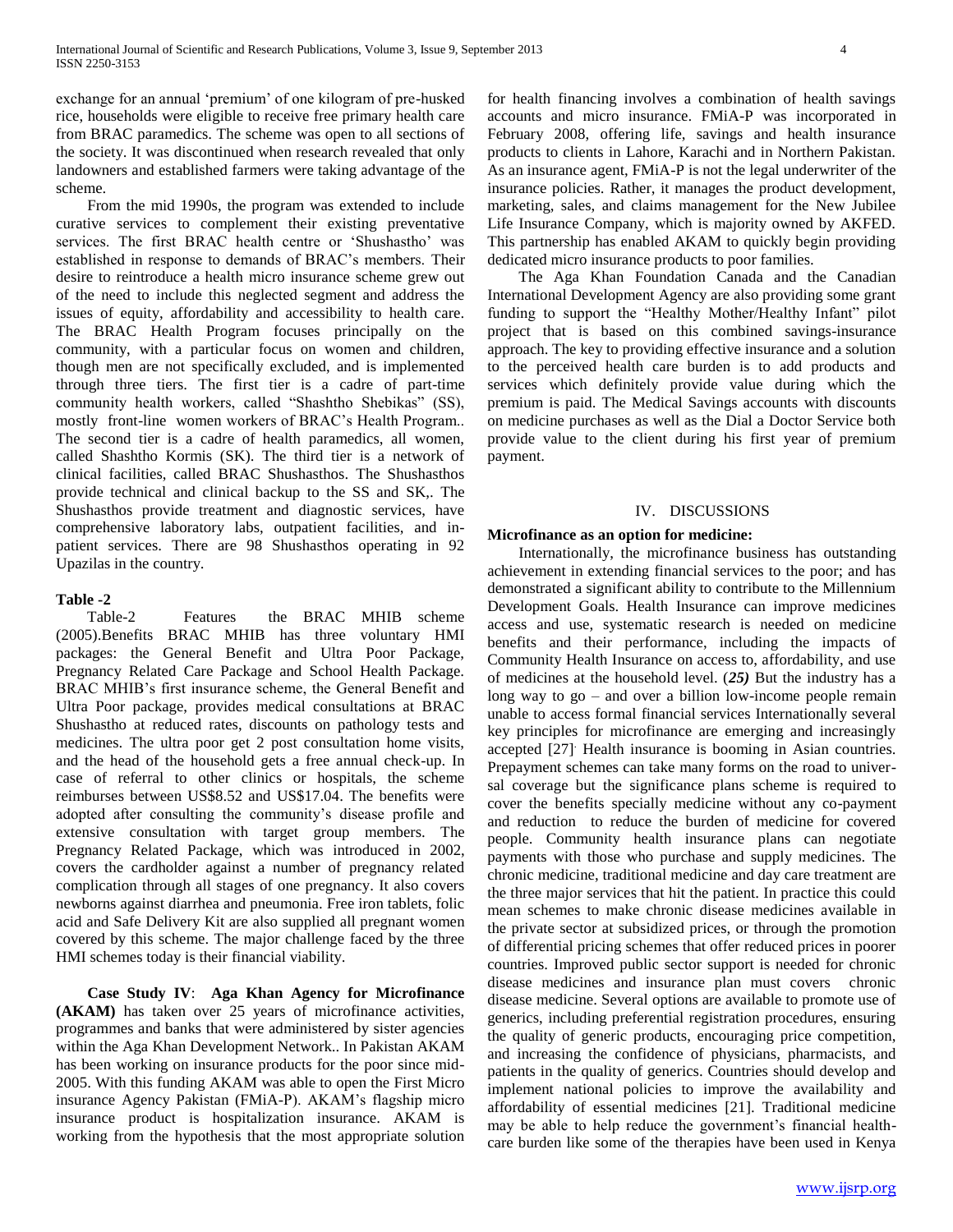for more than 60 years. Traditional practitioners managed 68·7% of the disease burden compared with 31·3% addressed by government funded health centre's. In Madagascar, the government allocates 1·3% of gross domestic product for provision of healthcare services that use traditional medicine [28].Focus on inpatient and outpatient medicines coverage, adjusted to local circumstances, may be one strategy to encourage higher rates of voluntary enrollment in community health insurance by the poor **.**

 **Assessment of case studies:** SEWA is based on insurance model where medicine is covered under hospitalization. SEWA is having a partnership with government and other private organization which make the organization sustainable. As insurance is having drawback of moral hazard, adverse selection and lack of collateral interest, Sewa is able to overcome observe the regularity of savings for six months, the loan size increases cycle to cycle to establish a credit history and regularity of the payments. Generally the loan is individual and keeps track of its portfolio and promptly notifies irregular borrowers. In case of YASURI, No staff in it has any professional experience in insurance. The general education level of the staff is A-levels or O-levels. They have m Ayurvedic or similar treatments of a covered person. As the data shows that the chronic medicine and traditional medicine are ignored part of medicine coverage but Yasuri is taking care of other prospect of medicine. But few of the dropouts will understand fully that although they have received no benefit, they were actually insured while they paid the premiums. As pointed our earlier, it is likely that many of the clients who terminate the insurance will tell their neighbors that they have paid for several years but received nothing. Yasiru's financial situation is, of course, positively influenced by the support it has received from the Rabobank, which has allowed Yasiru to build up reserves quickly. BRAC model covers medicine in their products as in 25% off in the retail price of 15 essential basic medicine and 10 % off in other. The burden of total coverage of medicine is still not observed from the model and that gives the insecurity to the patients to get complete coverage

## **Barriers**

 The cost of running an MFI is a worry of many capitalist due to competitive pressures, as more entrants into the market diversify their financial product offerings and swapped out low cost, or concessional, funding for more commercial funds in the credit boom. Financial services to low-income people have great difficulty achieving profitability, especially those serving dispersed populations in rural areas. Many MFIs are organized as NGOs; they do not have a shareholding structure, so are unable to raise equity from investors. They also cannot collect and intermediate saving. Because of these factors, their sources of finance are restricted to grants, loans, and retained earnings. These NGO-MFIs often use donor- funded credit lines to start or expand their business. Other challenges faced by the community based insurance organization is the small size, multiplicity of communities where they function, and lack of infrastructure or technical capacity.

#### V. CONCLUSIONS

 An effective health care system is crucial to break up the vicious cycle of poverty and poor health. The Shift from user fees to pre-payment and pooling has been observed and there is a need to develop a national health insurance schemes to have more security and sustainability in expenditure in health and also the universal coverage of various Health care services.

 The microfinance can be a distributive channel to supply various financial products. In medicine coverage of OPD it can of importance to essential chronic disease and traditional medicine which is the demanded by communities. Covering medicine within the product of insurance, voucher, credit is possible but dealing with cost of the microfinance institution will be challenging. Further more research is required to explore the alternatives to fund the microfinance institution.

#### ACKNOWLEDGEMENTS

 This study done as a part of Internship project under the Health system financing department of World Health Organisation, Geneva. The Authors wish to thank WHO for rendering permission and support to this study.

#### **REFERENCES**

- [1] World Health Organisation, "Trade, Foreign Policy, Diplomacy and health-Health Financing". Available at http://www.who.int/trade/glossary/story047/en/index.html. Accessed on August 8th , 2013.
- [2] Tatum Anderson "Innovative financing of health care" in BMJ 2009;339:b4235.
- [3] Ravindra P Rannan Eliya, "Strengthening Health Financing in Partner Developing Countries" in Global Action for Health Systems. Available at http://www.jcie.org/researchpdfs/takemi/ch3.pdf Accessed on August 8th, 2013
- [4] Improving the health of the World's Poorest People. In Policy Brief Population Reference Bureau . Available at http://www.prb.org/pdf04/improvingtheHealthbrief\_Eng.pdf. Accessed on August 8th , 2013.
- [5] Organisation for Economic Co-operation and Development Policy briefs. "Poverty and Health in Developing Countries: Key Actions". Available at http://www.oecd.org/health/18514159.pdf Accessed on August 8th , 2013.
- [6] Uma Lele, Ronald Ridker, and Jagadish Upadhyay,2002 "Health System Capacities in Developing Countries and Global Health Initiatives On Communicable Diseases". International Task Force on Global Public Goods
- [7] Ravi P. Rannan-Eliya.2006 "Estimating Out of Pocket spending for National Health Accounts"-World Health Organisation.
- [8] Moneer Alam R.P. Tyagi,2009"A Study of Out of Pocket Household Expenditure on Drugs and Medical Services An Exploratory Analysis of UP, Rajasthan and Delhi":. Population Research Centre .Institute of Economic Growth.
- [9] Alexander S, Carrin G., Dror D, Jakab M, William H, Arhin-Tenkorang D.2002 "Effectiveness of Community Health Financing in meeting Cost of Illness". Bulletin of the World Health Organization, Geneva: WHO 80(2)  $143 - 150$ .
- [10] Dror D and Jacquier, C. 1999 "Micro-Insurance: Extending Health Insurance to the Excluded". International Social Security Review, Geneva: ISSA 52(1) 71 – 97.
- [11] International Labour Organisation. Social Protection Department. Available at http://www.ilo.org/secsoc/lang--en/index.htm. Accessed on August 8th , 2013.
- [12] World Health Organisation. Library Available at http://www.who.int/library/en/ Accessed on August 8th , 2013.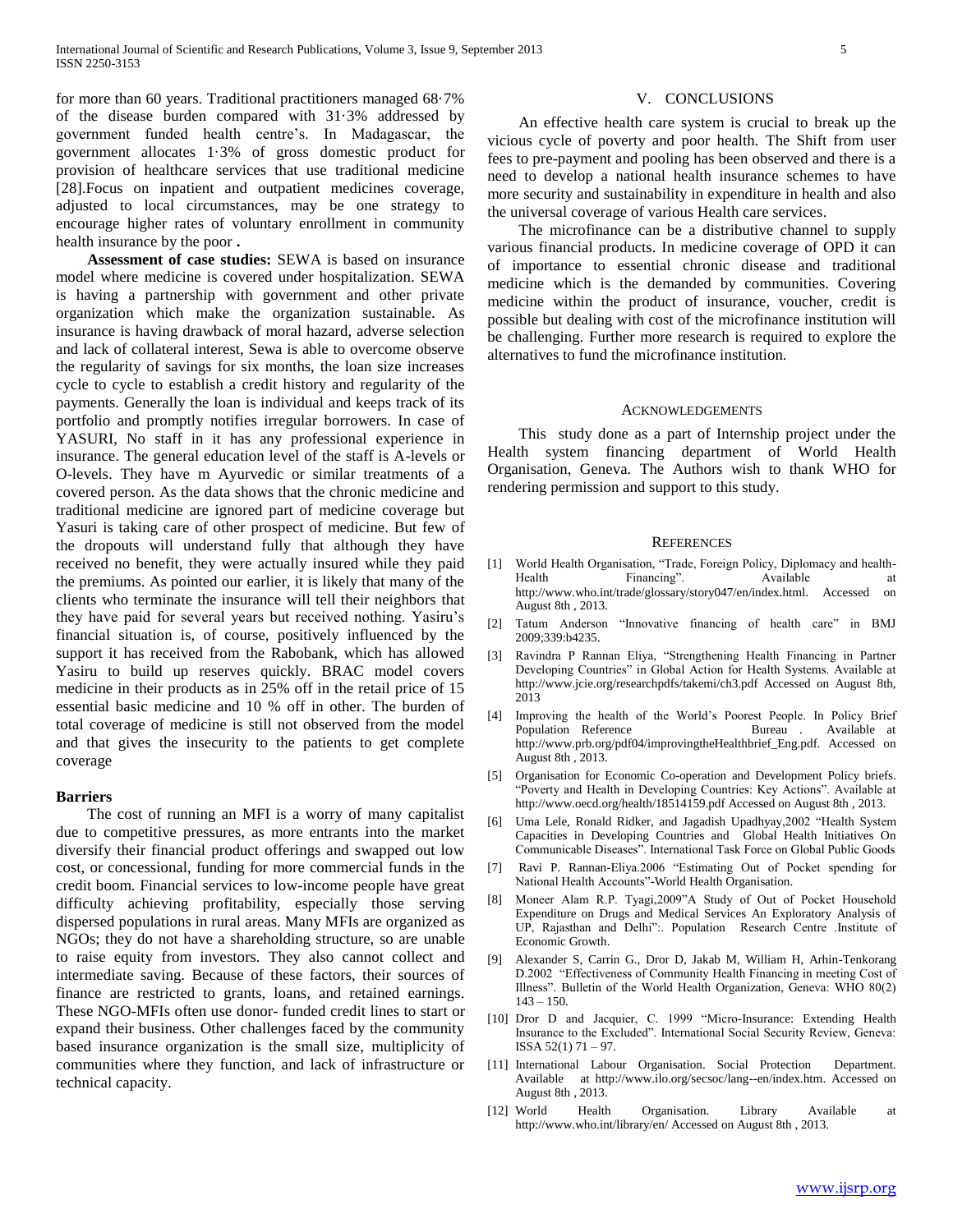- [13] Anita Kotwani, Margaret Ewen, Dalia Dey, Shobha Iyer, P.K. Lakshmi et al.2007. "Prices & availability of common medicines at six sites in India using a standard methodology".. Indian J Med Res 125,pp 645-654.
- [14] Kaplan WA, Ritz LS, Vitello M, Wirtz VJ.2012 Policies to promote use of generic medicines in low and middle income countries: a review of published literature, 2000-2010. Health Policy. 2012 Aug; 106(3):211-24. 2012.
- [15] Meuwissen.2002.Oxford university press. Health policy planning:17(3):304-313)
- [16] Guerin O.2006. "Association d'Entraide des Femmes, Benin" In Case Study No. 22. CGAP working Group on Microinsurance.
- [17] World Health Survey results. Available at http://www.who.int/healthinfo/survey/whsresults/en/index5.html Accessed on August 8th , 2013.
- [18] World Health Organisation. Report of India Available at http://www.who.int/healthinfo/survey/whsind-india.pdf. Accessed on August 8th , 2013.
- [19] Christian Lorenz Out-of-pocket household health expenditures and their use in National Health Accounts: Evidence from Pakistan. Asia Health Policy Program working paper #9. Available at http://iisdb.stanford.edu/pubs/22555/lAHPPwp9.pdf. Accessed on August 8th , 2013.
- [20] Alexandra Cameron , Ilse Roubos , Margaret Ewen , Aukje K Mantel-Teeuwisse , Hubertus GM et al.2011. Differences in the availability of medicines for chronic and acute conditions in the public and private sectors of developing .Bulleting of World Health Organization. Available at http://www.who.int/bulletin/volumes/89/6/10-084327/en/index.html. Accessed on August 8th , 2013.
- [21] Cameron January 2009, The Lancet, Volume 373, Issue 9659, Pages 240 249, 17.
- [22] World Health Organisation. Traditional Medicine Strategy 2002–2005. Available at the state of the state at the state at the state at a state at a state at a state at a state at a http://whqlibdoc.who.int/hq/2002/WHO\_EDM\_TRM\_2002.1.pdf. Accessed on August 8th , 2013.
- [23] Donaldson, Dayl S. and David W. Dunlop. 1987. Sector Review Ethiopia A Study of Health Financing: Issues and Options, Report No. 6624-ET, Two Vols.WAshington,DC: World Bank.
- [24] World Health Organisation Diseases of poverty and the 10/90 Gap. Available at a structure of the structure of the structure at a structure of the structure of the structure at  $\alpha$ http://www.who.int/intellectualproperty/submissions/InternationalPolicyNet work.pdf. Accessed on August 8th , 2013.
- [25] Vialle-valentin.2008. Medicines coverage and community-based health insurance in low-income countries. Health Research Policy and Systemsvolume 6, 6:11.
- [26] N Devadasan, Kent Ranson, Wim Van Damme, Bart Criel.2004. Community Health Insurance in India An Overview. Economic and Political Weekly July 10, 2004. Available at Political Weekly July 10, 2004. Available at www.researchgate.net/...Community\_health\_insurance.../79e4150c0d4d Accessed on August 8th , 2013.
- [27] Wright. 2005. Expanding Access to Microfinance: Challenges and Actors, Paris, Microsave market led solution for financial services.
- [28] World Health Organsation.2005.National Policy on Traditional Medicine and Regulation of Herbal Medicines - Report of a WHO Global Survey.168 pages.

#### AUTHORS

**First Author** – Dr. Veenita Anand BHMS, NDDY, PGDHM Institution: National Institute of Health and Family Welfare, New Delhi, India., Email ID- drveenita.anand@gmail.com **Second Author** – Dr. Karikalan Nagarajan BSMS MPH PhD Institution: National AIDS Research Institute, Pune, India. Email ID- drkarikalan82@gmail.com

**Correspondence Author** – Dr. Karikalan Nagarajan BSMS MPH PhD: Email ID- drkarikalan82@gmail.com ; Mobile-09890303831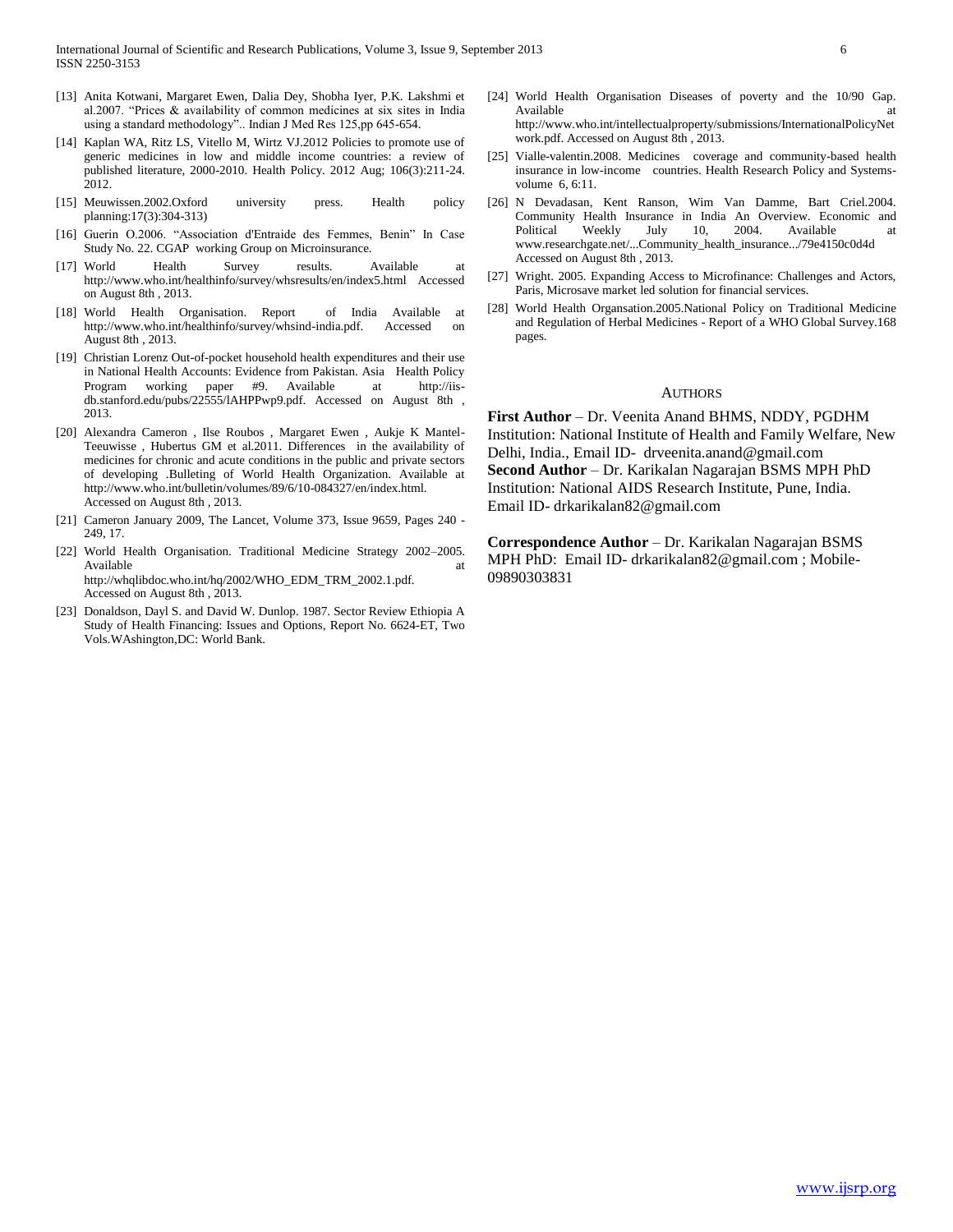| S.No.  |                                                                                    | India<br>(% ) | Bangladesh<br>(% ) | Sri<br>Lanka<br>(% ) | Pakistan<br>(% ) |
|--------|------------------------------------------------------------------------------------|---------------|--------------------|----------------------|------------------|
| 1.     | Health<br>Insurance<br>Premium<br>Private<br>As<br>Percentage of Total Expenditure | 0.5           | $\overline{0}$     | 0.5                  | 0.3              |
| 2.     | OOP payment as a percentage of total health<br>expenditure                         | 77.5          | 64.3               | 48.8                 | 81.5%            |
| 3.     | Percent Distribution Of Structure Of OOP<br><b>Health Payments</b>                 |               |                    |                      |                  |
| 3.1    | <b>IPD</b>                                                                         | 25.4          | 6.3                | 28.7                 | 18.4             |
| 3.2    | <b>OPD</b>                                                                         | 16.9          | 8.1                | 14.7                 | 9.6              |
| 3.3    | Traditional                                                                        | 3.3           | 5 <sup>5</sup>     | 1.7                  | 3.5              |
| 3.4    | <b>Drugs</b>                                                                       | 44.4          | 67.1               | 36.1                 | 64.3             |
| 3.5    | Other                                                                              | 9.9           | 13.6               | 18.8                 | 4.2              |
| 3.5(a) | Financial source used by households for<br>paying for health services              |               |                    |                      |                  |
| 3.5(b) | Saving                                                                             | 11.7          | 4.1                | 6.4                  | 3                |
| 3.5(c) | Sold items                                                                         | 13.7          | 11.4               | 0.8                  | 2.5              |
| 3.5(d) | Borrow from relative                                                               | 20.6          | 18.6               | 5.2                  | 9.2              |
| 3.5(e) | Borrow from other                                                                  | 28.6          | 23.2               | 2.5                  | 1.8              |
| 3.5(f) | Health insurance                                                                   | 0.6           | $\Omega$           | 1.4                  | 1.3              |
| 3.5(g) | Current income                                                                     | 78.2          | 94.1               | 73                   | 82.2             |
| 3.5(i) | Other                                                                              | 5.3           | 3.6                | 3.1                  |                  |

# **Table1: Out of pocket scenario in India, Bangladesh, Nepal, Sri Lanka (World health survey 2003)**

Note. Sourc[e http://www.who.int/healthinfo/survey/whsresults/en/index5.html\(06/10/09\)](http://www.who.int/healthinfo/survey/whsresults/en/index5.html(06/10/09)) Pakistan- http://www.emro.who.int/emrinfo/index.asp?Ctry=pak

<http://www.who.int/healthinfo/survey/whsind-india.pdf>